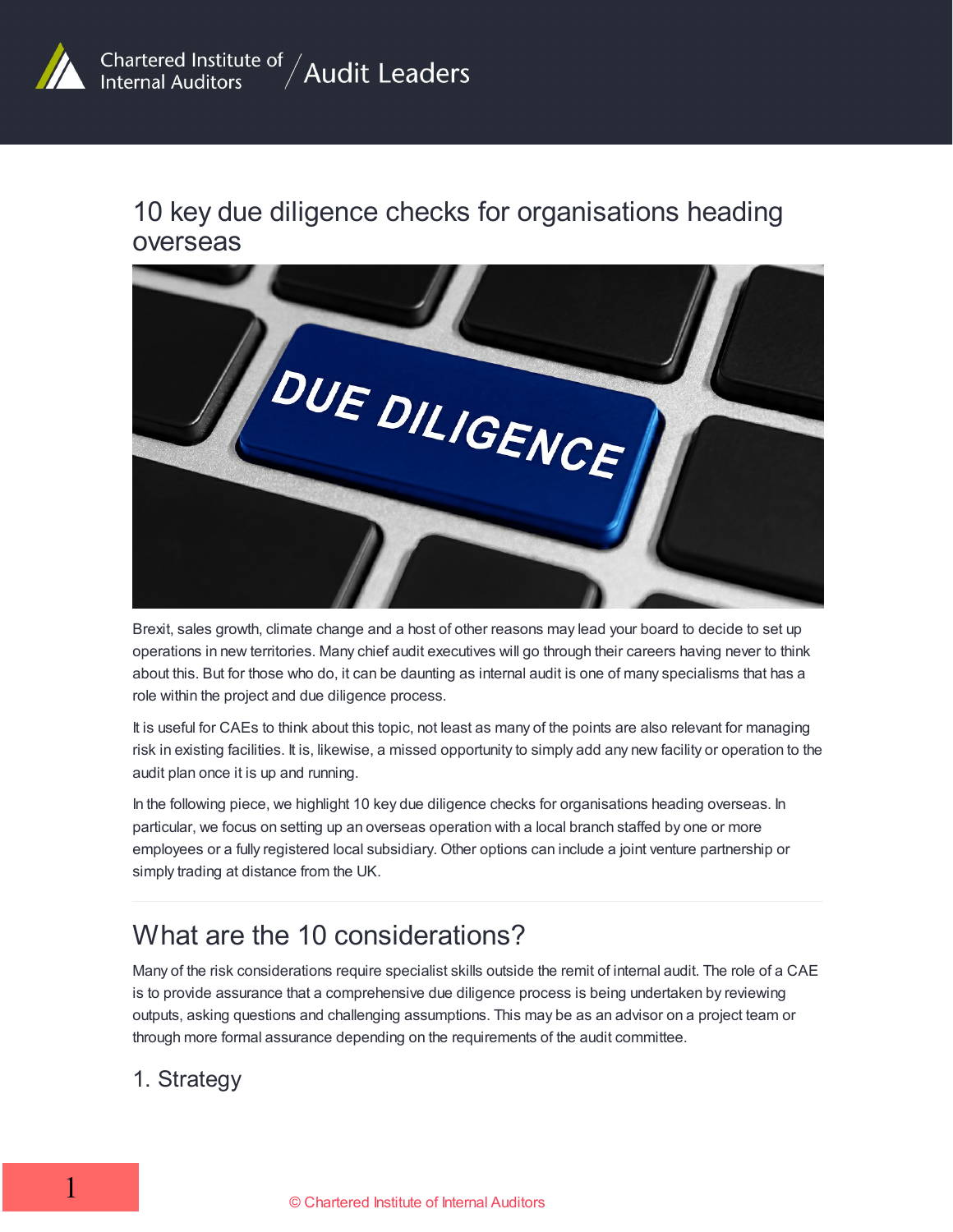The first question for any CAE to think about is an introspective one to help you decide how best to manage your relationship with key stakeholders.

Ask yourself whether your organisation has the capability to succeed overseas and/or whether it is ready to take on the challenge. How does the board handle planned change and crisis events? What level of risk maturity has the organisation achieved?

Discussions with your chief risk officer and board members, along with a review of the business case will help inform your thinking. In an ideal world, CAEs would have an advisory role in the strategic process but, in reality, they are often only involved after the decision has been made.

Internal audit has a unique, objective lens across its organisation, and a CAE may find themselves a lone voice of doubt in sensitive conversations with their audit committee chair about how best to provide assurance for the project.

Any overseas activity must be part of a sound strategic plan that outlines objectives, targets, costs structure and risks.

Within the structure, governance arrangements should be considered. This is a key area where internal audit can advise and the Chartered Governance Institute has a useful [checklist](https://www.icsa.org.uk/blog/establishing-a-subsidiary-governance-framework-a-checklist) for setting up a subsidiary, some of which will be relevant to other projects.

#### 2. Regulations

The reporting requirements of a particular jurisdiction are an important consideration in setting up operations overseas. A study of [rankings](https://legacy.oec.world/en/rankings/country/eci/) by the Observatory of Economic Complexity finds that some countries are more challenging than others such as Japan, Switzerland, Germany, Singapore and Sweden.

Anecdotally, some UK banks may want to put Germany at the top of that list as they grapple with BaFin regulations post-Brexit!

The TMF [Group](https://www.tmf-group.com/en/news-insights/articles/2018/november/eu-entity/) suggest that Ireland, the Netherlands, Luxembourg, Malta and Jersey are among the most attractive options for UK companies looking to establish a branch or entity with the EU.

From generic employee matters, to listing requirements, import and export regulations through to repatriation of profits, organisations must ensure they are fully aware of the rules in a jurisdiction.

CAEs may find their understanding of 1<sup>st</sup> and 2<sup>nd</sup> line assurance within the organisation are a valuable asset to any discussions; particularly if supported by an assurance map that could be compared and contrasted to any new jurisdiction requirements. Given the importance of cyber security, data movements between jurisdictions is one issue that CAEs should ensure is understood.

Think for a moment about existing overseas operations and the quality of the assurance provided. How do you know when there is a regulatory change? What assurance do you obtain over third-party operations?

The UK government provides [information](https://www.gov.uk/barriers-trading-investing-abroad) about things that could slow down, stop or raise costs for companies doing business in a specific country (a 'trade barrier').

#### 3. Taxation

One key consideration for an organisation is its liabilities under the tax regime and, critically, whether there is a double taxation treaty in place between the UK and the country under consideration. There are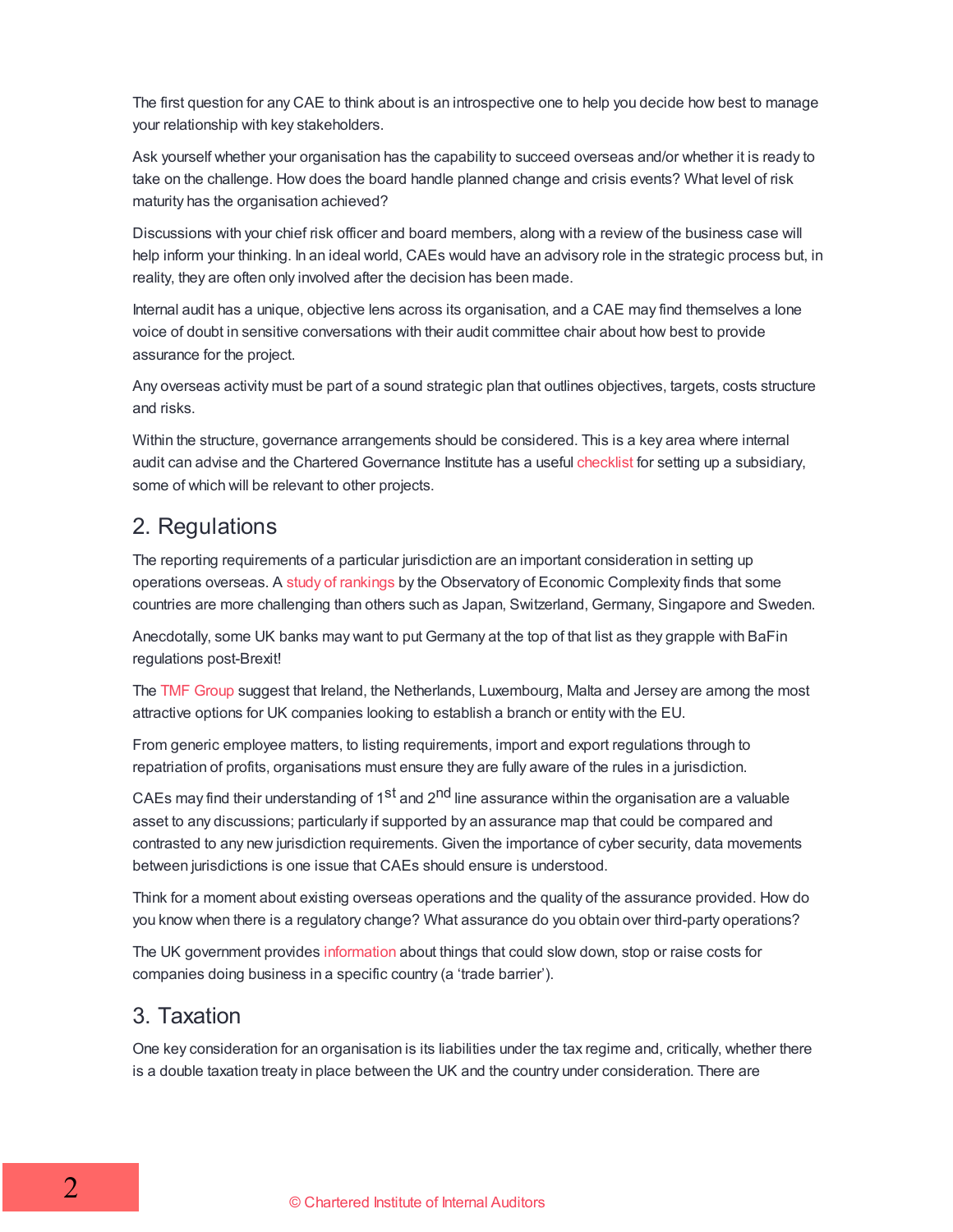thousands of treaties world-wide and the UK has one of the largest networks. Check out [gov.uk](https://www.gov.uk/government/collections/tax-treaties) for current information. Tax advice is a critical element of any decision to locate overseas.

### 4. Geography

In terms of priority, it is a difficult call as to whether regulations, taxation or climate considerations is the most important consideration. They are certainly all heavily weighted in decision making, but climate risk could be a game changer.

Rising sea level predictions change the dynamics for coastal cities such as Rotterdam, Amsterdam, Hong Kong, New York, Vancouver and London. Coastal communities in parts of Asia are already being forced to relocate - the potential for more frequent extreme weather events such as flooding, wildfires and drought should also be a consideration together with the robustness of local infrastructures to maintain water quality, limit power outages and provide transport networks.

Relocating or establishing an organisational presence overseas is a longer-term investment.

Has your organisation sought specialist advice and addressed climate risk in its due diligence?

Forecasts indicate that global warming, even within targets levels of the Paris Agreement, could make parts of the world where commerce currently takes place uninhabitable. Organisations need to consider physical climate risk not only from a resilience perspective but also in terms of contributing to the issue.

### 5. People

People are often quoted as the most important asset to an organisation.

Not all countries offer the same level of access to skilled labour, so your organisation needs to research the availability of the skills needed to be successful.

In addition to general skills, organisations also need to think about their competitive edge and burgeoning new talent. Everyone knows that Silicon Valley is awash with tech talent but what about Hyderabad in India, or the automotive innovation in Chennai, India and Chengdu, China?

### 6. Culture

Understanding how business is conducted in a [country](https://www.commisceo-global.com/resources/country-guides) is essential to understanding market risks and opportunities. In some cases, it can be the difference between success or failure in contract negotiations. Think about the people involved in the project; is there a need for subtle internal audit consultancy advice to enhance what are in effect subjective controls?

An organisation is part of a community and cultivating local relationships early in the process demonstrates integrity. Is this an area that has been included or overlooked?

Language is rarely a barrier in today's world with so many translation options and the prevalence of English.

## 7. Property

In the UK, we have business rates which add considerable cost over and above rent rates. Your organisation would not want to be caught out by something like this in another country as it would impact viability modelling.

Has your organisation sought specialist advice to fully understand the commercial property market?